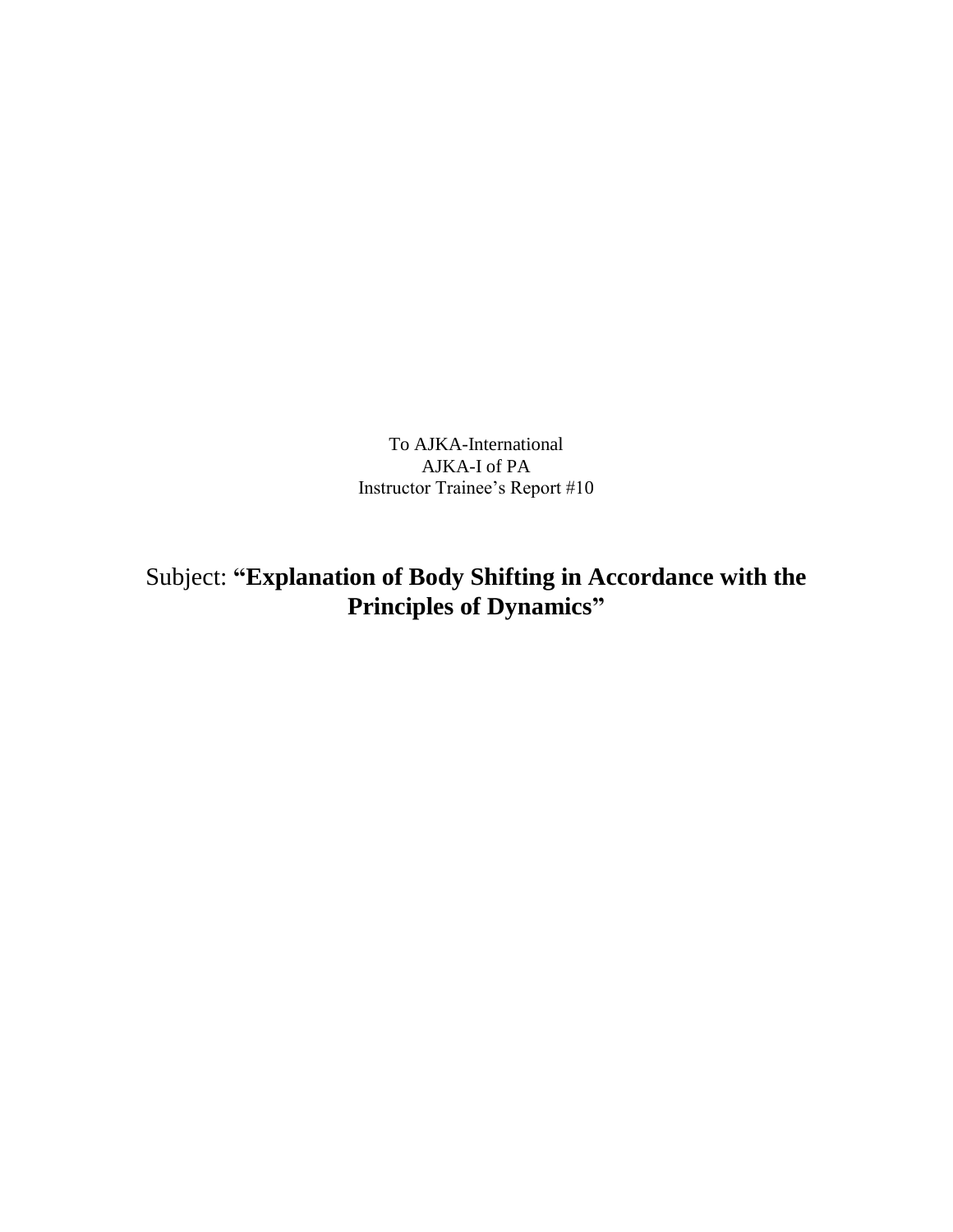To AJKA-International AJKA-I of PA Instructor's Trainee Report #10 Subject: "Explanation of Body Shifting in Accordance with the Principles of Dynamics"

Martial Arts are widely known as the method of teaching self-defense. Most people who hear the words Karate, Judo, and Kung Fu think of images of Asian temples or spiritual practices that are thought to strengthen the mind and body and spirit. Actually, it is physics that is the true power behind Martial Arts strength. Sir Isaac Newton's Three Laws of Motion explains why experienced Martial Artists can demonstrate power and ease of movement in the performance of their art.

**Newton's First Law of Motion**: *An object in any state of motion (including rest) will remain unchanged in that state (which means that those at rest will remain at rest) unless some unbalanced force is acting*.

This Law of Inertia applies directly to stances learned in karate. Before a karate-ka can effectively deliver powerful strikes and blocks they must develop a strong foundation of stability for standing and moving around (See Report #5 Stances in Karate). Newton's First Law teaches the karate-ka that once a firm position is obtained it will not be broken without the presence of an unbalancing force. A karate-ka will not move from their position; unless it is necessary.

Stances and stepping techniques are designed to give the karate-ka the maximum ability to function without risk of being overrun by an opponent. Master Nakayama stated, "[t]he ability to counter an attack, under any circumstances, depends largely on the maintenance of correct form. For techniques to be fast, accurate, and smoothly executed, they must be launched from a strong and stable base."<sup>1</sup> Furthermore, once a technique is launched it will continue forward until acted upon by an unbalanced force. If the target cannot move or block, it will be hit.

**Newton's Second Law of Motion:** *The relationship between an object's mass (m), its acceleration (a), and the applied force (F) is F = ma. Acceleration and force are vectors in this law; the direction of the force vector is the same as the direction of the acceleration vector.*

*Karate-ka*s (knowingly or unknowingly) use this formula to deliver the most powerful strikes and kicks possible. When a martial artists attempts to use his or her entire body weight to deliver a punch or a kick they are applying the Second Law of Motion to the technique.

The idea is that the faster a person can move and the more mass behind the punch, the harder the strike will hit its target. Accomplished karate-kas can demonstrate the power

 $\overline{a}$ 

<sup>1</sup> Nakayama, Masatoshi Best Karate, Fundamentals New York: Kodansha Int. LTD. 1978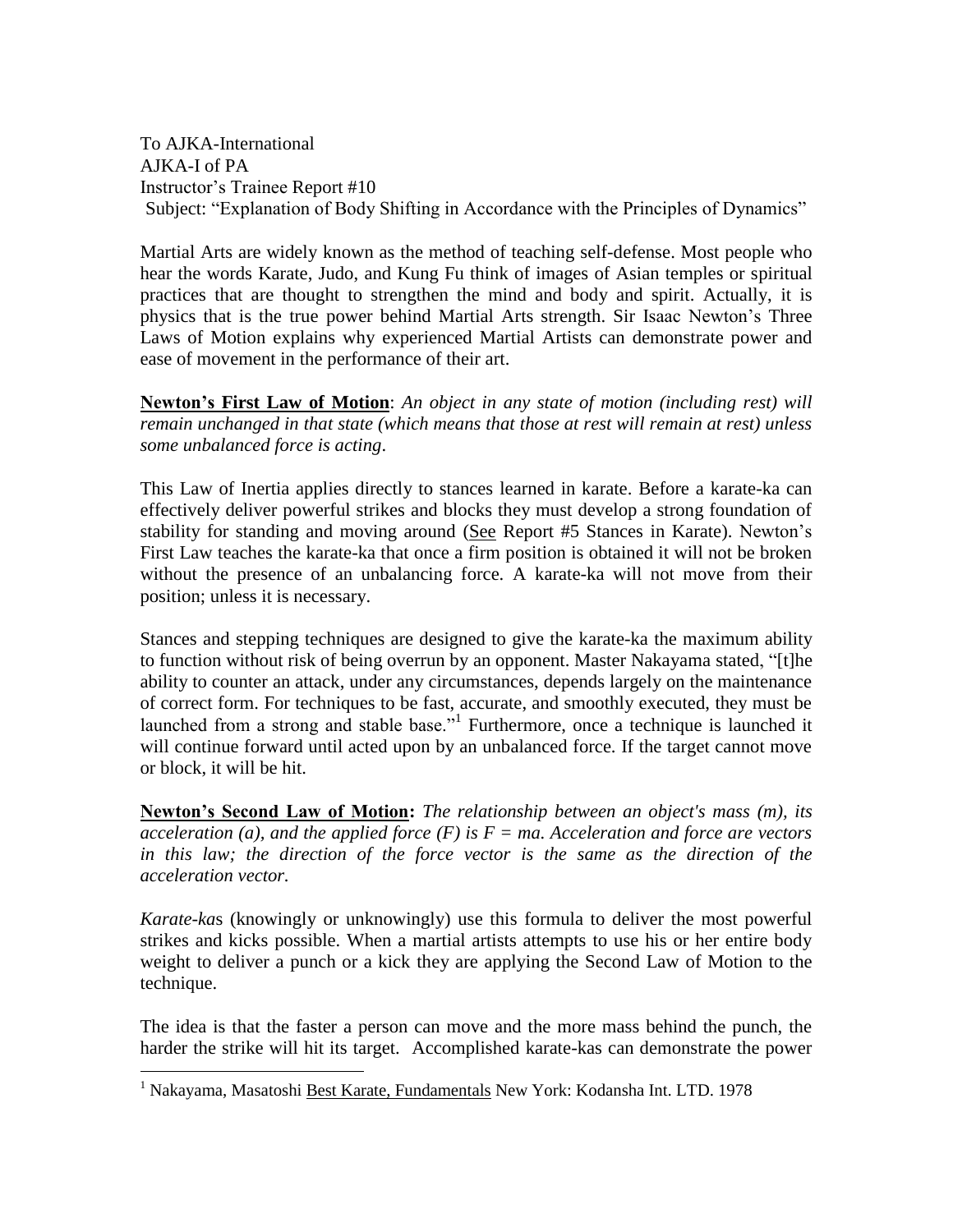of striking techniques and characterize the effects of hitting an opponent by showing the effects of well delivered physics to wood or stone. Master Nakayama describes a reverse punch:

> Lower the hips and rotate them with good timing, utilizing fully the power that comes from straightening the back leg, and driving it into the floor. The stance must be stable and the hips always on an even keel. The pelvis, and hence the center of gravity, shifts slightly forward. A punch with the hips even a little to the rear will not be effective. The power transmitted from the leg and hips to the chest, shoulders and arm accelerates, but for this to be true, the body and limbs must be solidly joined together, like an iron rod and a steel plate. This depends on the muscles working in harmony and tensing powerfully in the same instant.<sup>2</sup>

**Newton's Third Law of Motion**: *Whenever two objects interact; the force exerted on one object is equal in size and opposite in direction to the force exerted on the other object.*<sup>3</sup>

This Third Law can be directly applied to blocking techniques. In the event of an oncoming attack a karate-ka is trained to block or hit the offending strike in an attempt to move it out of harm's way. For example: if a reverse punch is moving quickly toward a karate-ka's head, he or she must understand that to remove the threat of injury the punch must be diverted from its original path. By attacking the incoming punch with a block the attacking arm will be forced to move in a direction away from the defender. When the force of the upward block meets the opponents striking arm a situation of opposing forces comes into play. The attacking arm is moved in the opposite direction of the block resulting in the defender's head not being hit. If the incoming attack is not blocked the defender will receive the full effect of the attack. The resulting damage will be directly related to the attacker's ability to apply Newton's second law.

For every martial artist to develop the maximum power possible they must apply all three of Newton's Laws to each of their techniques. These Laws provide the foundation for all Martial Arts physical techniques. Without an appreciation of the science that makes martial arts effective, the spiritual side of training alone will not produce the necessary power. Each movement will only be copied and imitated, not fully developed.

Besides Physics a karate-ka must also understand the concept of "base of support" with regard to stability and mobility. A base of support is defined as "the area within an outline of all ground contact points". When standing, we typically have two feet in contact with the ground. If our feet are close together, we feel less stable than when our feet are spread apart. Increasing the distance between the feet increases what is termed

 $\overline{a}$ <sup>2</sup> Nakayama, Masatoshi Best Karate, Fundamentals. New York: Kodansha Intl. LTD. 1978

 $3$  Tillery, Bill, Enger, Eldon, and Ross, Frederick. Integrated Science. New York : McGraw Hill